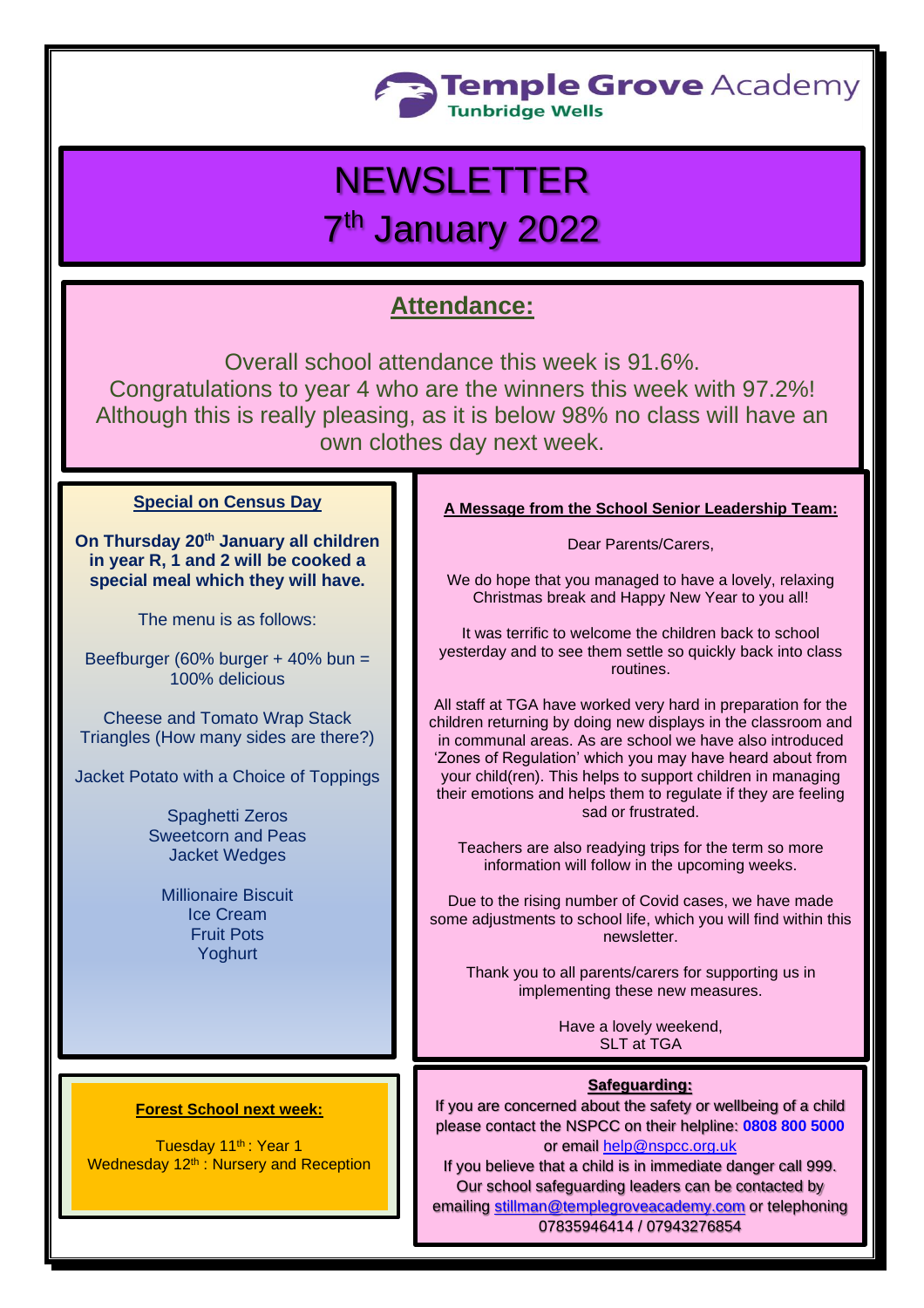

#### **New Staff:**

We are delighted to be able to welcome Mrs DeFreitas to TGA. She will take on the role of Finance Manager as well as working in the school office.

We would also like to welcome the following members of staff to our terrific team:

Mr Harley will work as a teaching partner in Reception class, Mrs Hawkins will support in our EYFS, Miss Funnel and Miss Dunn will work as teaching partners in year 1 and Mrs Parker will support our year 6 class.

We are very pleased to have made such wonderful appointments and – again – welcome all to the TGA team.

#### **New Measures in School:**

Due to rising COVID cases you will have seen that we have re-introduced staggered timings at drop off and pick up. This is to minimise the risk of transmission.

Years N, R, 1 and 2 can be dropped of at any point between 8.45 and 9am and are to be collected at 3.00pm; years 3, 4, 5 and 6 can arrive at any point between 9 and 9.15am and are to be collected at 3.15pm.

We also continue to encourage parents and carers to wear face coverings when on school site to further mitigate the spread of the variant.

Furthermore, although assemblies were 'bubbled' prior to Christmas, we have decided to hold all assemblies in individual classes for the time being (Star of the Week Assemblies will also take place in respective classes), lunches are also being further staggered, with years 3, 4, 5 and 6 eating in their classrooms.

The Tunbridge Wells Children's Centres have revised their opening times and our Family Advice Line will no longer be operating:

**\*NEW\*** opening hours for Tunbridge Wells Children's Centres from 4 th January 2022:

- · Little Forest, Friars Way, Tunbridge Wells TN2 3UA *MON-FRI 8.30am – 4.30pm*
- · Harmony, High Street, Rusthall, TN4 8RZ *TUES, WED & FRI 8.30am – 1.00pm*
- · The Ark, Broadwater Lane, Tunbridge Wells TN2 5RP *MON, TUES & THUR 8.30am – 4.30pm*
- · Southborough, Broomhill Park Road, Southborough TN4 0JY *TUES & WED 8.30am – 4.30pm*
	- · Cranbrook, Carriers Road, Cranbrook TN17 3JZ *MON-FRI 8.30am – 4.30pm*
	- · Paddock Wood, Wesley Centre, Paddock Wood TN12 6DS *THURS 9.30am – 11.30am*

**FAMILY ADVICE LINE:** Now that all our centres have reopened we will no longer be operating the Family Advice Line which was initiated during the Covid-19 lockdown period whilst centres were closed. However, we continue to offer as always, advice, guidance, information and support to all families as and when needed. Parents can contact us directly if they wish to speak to one of our experienced members of staff Tel: **03000 414 600** Email: [Tunbridgewellscc@kent.gov.uk](mailto:Tunbridgewellscc@kent.gov.uk) or pop into one of our centres.